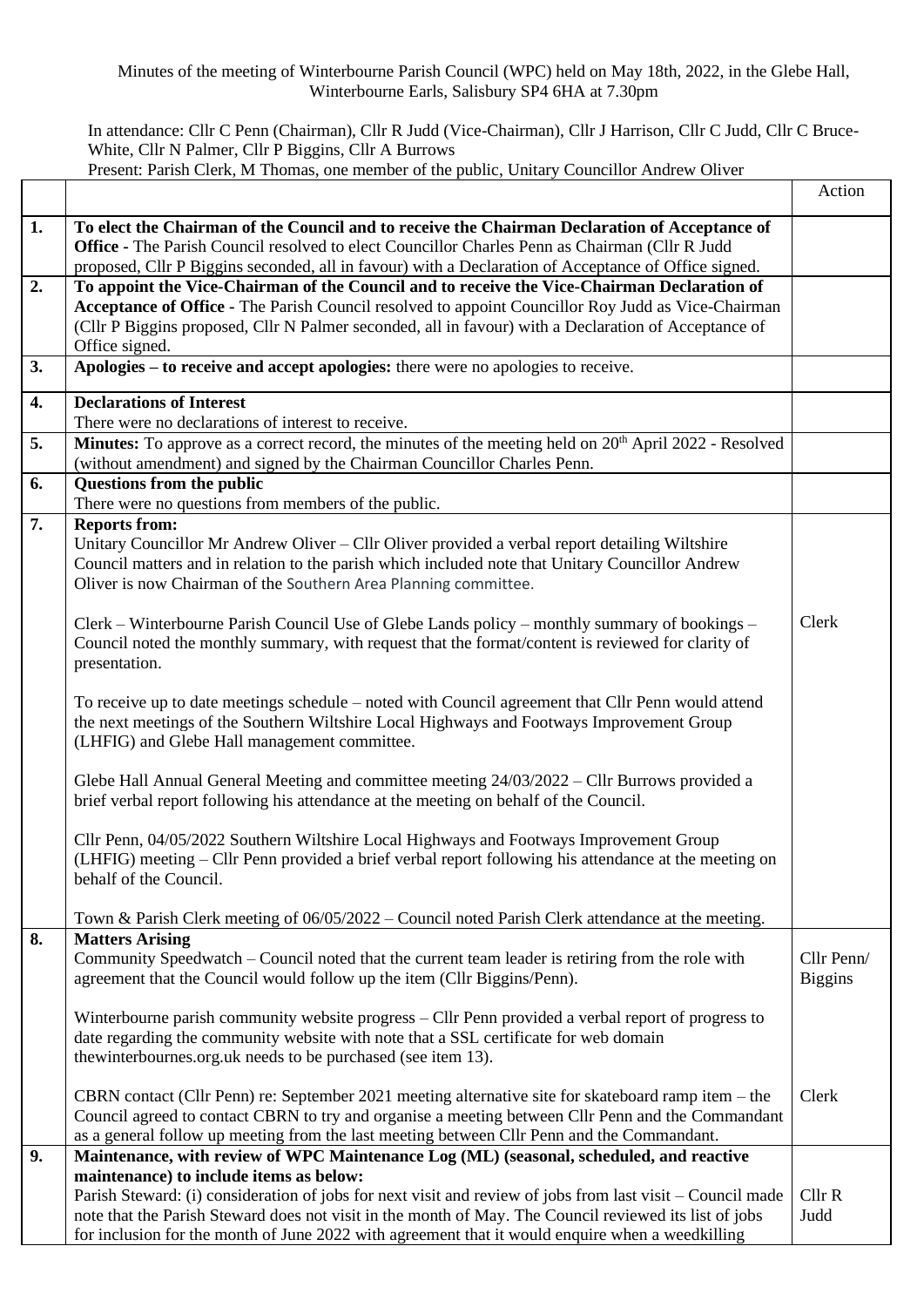|     | exercise may take place in the parish (Cllr R Judd).                                                                                                                                                          |                    |
|-----|---------------------------------------------------------------------------------------------------------------------------------------------------------------------------------------------------------------|--------------------|
|     |                                                                                                                                                                                                               | Cl <sub>lr</sub> R |
|     | The Council updated its ML with agreement that:                                                                                                                                                               | Judd/              |
|     | Cllr Penn and Cllr R Judd would seek to liaise with the relevant landowners re: stiles at the                                                                                                                 | Cllr Penn          |
|     | locations of WINT7 and WINT10.                                                                                                                                                                                |                    |
|     | Cllr Judd would obtain quotation for replacement of posts for the noticeboard in St Edwards<br>$\bullet$                                                                                                      |                    |
|     | Churchyard.                                                                                                                                                                                                   | Cllr R Judd        |
|     | The request to reinstate footpath WINT28 will be incorporated onto a highway's improvement<br>$\bullet$                                                                                                       | Cllr Penn          |
|     | request (for LHFIG) covering safe access to the Hurdcott bus stops.                                                                                                                                           |                    |
|     |                                                                                                                                                                                                               |                    |
|     | Community day events), to include report from event $-$ Council made note that a Community Day                                                                                                                |                    |
|     | event had not been undertaken since the April 2022 WPC meeting with the next event planned to be                                                                                                              |                    |
|     | held on 28 <sup>th</sup> May 2022. Jobs considered for inclusion as part of the event was considered with                                                                                                     |                    |
|     | agreement to add cleaning of the parish noticeboards.                                                                                                                                                         |                    |
|     |                                                                                                                                                                                                               |                    |
|     | Update on planned tree works – Cllr R Judd provided a verbal report regarding tree works undertaken                                                                                                           |                    |
|     | to date with note that WPC is currently awaiting the result of two applications it had made to Wiltshire                                                                                                      |                    |
|     | Council in relation to.                                                                                                                                                                                       |                    |
|     |                                                                                                                                                                                                               |                    |
|     | Refuse bin in Hurdcott – update on land ownership – the Council noted that it had received information                                                                                                        | Clerk              |
|     | from Wiltshire Council following its enquiry as to land ownership at a specified site with agreement to                                                                                                       |                    |
|     | write to the landowner in question to enquire and seek written permission for the placement/installation                                                                                                      |                    |
|     | of a refuse bin (general waste) by WPC at the site.                                                                                                                                                           |                    |
| 10. | Planning and to consider those applications listed below                                                                                                                                                      |                    |
|     | Application for Amendment to existing Street Trading Consent (in Winterbourne Gunner) - Wiltshire                                                                                                             | Clerk              |
|     | Council – the Council considered the consultation with agreement to reply to Wiltshire Council to state                                                                                                       |                    |
|     | the Parish Council consider that the hours of operation should be limited to the evenings only when                                                                                                           |                    |
|     | demand for vehicles using the layby is more limited, so as to prevent a conflict of uses during daytime                                                                                                       |                    |
|     | hours which could be detrimental to site safety. The layby is not particularly large, but is well used,                                                                                                       |                    |
|     |                                                                                                                                                                                                               |                    |
|     | including by large HGVs as well as for car parking by the congregation of the nearby church, the latter<br>predominantly on Sunday mornings. As such the only increase in hours that the Parish Council could |                    |
|     |                                                                                                                                                                                                               |                    |
|     | accept is for Sunday $17:00 - 23:00$ .                                                                                                                                                                        |                    |
|     | PL/2022/03188 - Land adjoining Winterbourne Arms car park, Main Road, Winterbourne Dauntsey -                                                                                                                 | Clerk              |
|     | T19 Oak – reduce and reshape by 20% remove deadwood $T21 -$ Ash Pollard at 10m $T23 -$ Willow –                                                                                                               |                    |
|     | Pollard $T24 - Ash - Remove$ fallen tree – the Parish Council considered the application with resolve of                                                                                                      |                    |
|     |                                                                                                                                                                                                               |                    |
|     | support to the application.                                                                                                                                                                                   |                    |
|     |                                                                                                                                                                                                               |                    |
|     | PL/2022/03189 – Notification of proposed works to trees in a conservation area – Lane East of Grange                                                                                                          | Clerk              |
|     | Cottage, Gaters Lane, Winterbourne Dauntsey, Salisbury SP4 6ER and Corner of Glebe Hall Car Park                                                                                                              |                    |
|     | - T1 Lime Tree - Crown reduction of 20%, remove deadwood T3 yew Tree - Reduce and reshape,                                                                                                                    |                    |
|     | remove and reduce lateral limbs to reduce damage - the Parish Council considered the application with                                                                                                         |                    |
|     | resolve of support to the application.                                                                                                                                                                        |                    |
|     |                                                                                                                                                                                                               |                    |
|     | PL/2022/03084 - The Grange, Gaters Lane, Winterbourne Dauntsey, Salisbury SP4 6ER - Demolition                                                                                                                | Clerk              |
|     | of the existing gazebo and its replacement with a timber framed open garden structure and associated                                                                                                          |                    |
|     | elevated timber walkway and landscape works – the Council considered the application with agreement                                                                                                           |                    |
|     | of no objection to the application but note that the application includes no flood risk assessment (to                                                                                                        |                    |
|     | consider possible effects of the development upon flooding elsewhere in the local area) or ecological                                                                                                         |                    |
|     | survey (given proximity of the development on a river bank).                                                                                                                                                  |                    |
|     |                                                                                                                                                                                                               |                    |
|     | PL/2022/03563 – Cemetery, Gaters Lane, Winterbourne Dauntsey SP4 6ER – Notification of proposed                                                                                                               | Clerk              |
|     | works to trees in a conservation area $-T1 - Yew$ tree $-$ crown reduction of $2m-3m$ – the Council                                                                                                           |                    |
|     | considered the application with agreement to support the application.                                                                                                                                         |                    |
| 11. | Winterbourne Parish Council asset register – to review and agree current register – the Council                                                                                                               |                    |
|     | noted and agreed a register of community assets (as of 31 March 2022) for reference of insurance                                                                                                              |                    |
|     | purposes (separate to the fixed asset record of costs).                                                                                                                                                       |                    |
| 12. | Governance                                                                                                                                                                                                    |                    |
|     | Review of delegation arrangements; the Council reviewed its current list of delegation arrangements                                                                                                           |                    |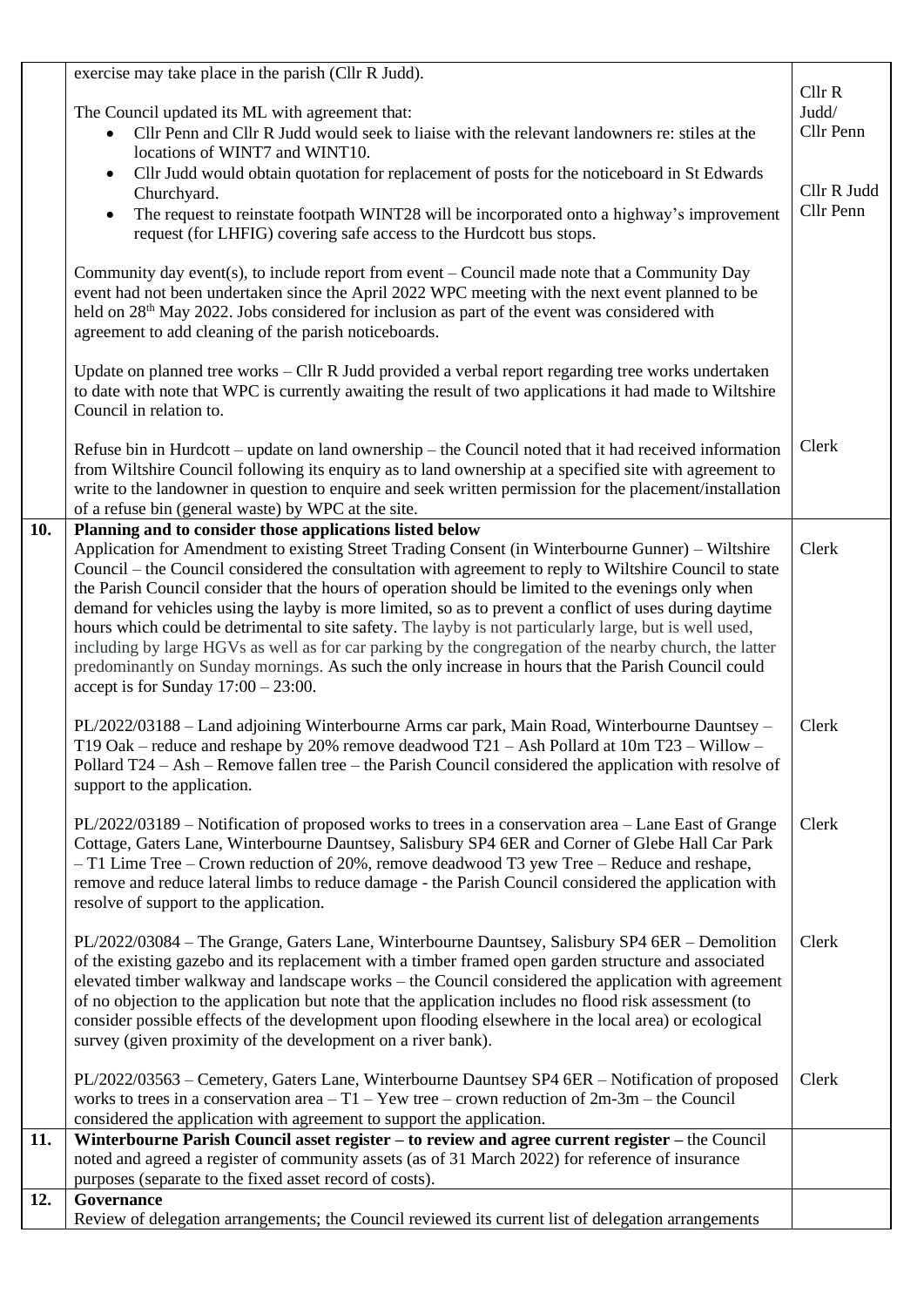|     | with note that coronavirus provisions/delegations to be no longer in place.                                                                                                                                                                                                                                                                                                                                                                                                                   |             |
|-----|-----------------------------------------------------------------------------------------------------------------------------------------------------------------------------------------------------------------------------------------------------------------------------------------------------------------------------------------------------------------------------------------------------------------------------------------------------------------------------------------------|-------------|
|     | Review of arrangements (including legal agreements) with other local authorities, not-for-profit bodies,<br>and businesses; - Resolved.                                                                                                                                                                                                                                                                                                                                                       |             |
|     | Review of the Council's and/or staff subscriptions to other bodies; the Council reviewed its<br>subscriptions to other bodies with confirmation of WALC, CPRE, SLCC.                                                                                                                                                                                                                                                                                                                          |             |
|     | Agree schedule for rolling annual review of all of the Council's policies, procedures and practices (see<br>Standing Orders Annex 11.6); the Council noted the schedule with some dates yet to be considered and<br>set.                                                                                                                                                                                                                                                                      |             |
|     | Review of the Council's expenditure incurred under s.137 of the Local Government Act 1972 or the<br>general power of competence: Resolved with understanding that none applies for 2021/2022.                                                                                                                                                                                                                                                                                                 |             |
| 13. | Winterbourne Parish Council – to consider and agree a SSL certificate for web domain<br>thewinterbournes.org.uk (UK2) – the Council considered and agreed the purchase of a SSL<br>certificate for web domain thewinterbournes.org.uk (UK2) (see item 14).                                                                                                                                                                                                                                    | Cllr Penn   |
| 14. | <b>Finance</b><br>Approval of WPC April 2022 banking financial statement with accounts listed up to and including<br>30/04/2022 along with financial summary sheet - Resolved.                                                                                                                                                                                                                                                                                                                |             |
|     | Invoices to be considered and accepted for approval: The Parish Council considered, accepted the<br>following invoices, and authorised each for online payments of: Charles Penn £37.13 (Annual Parish<br>Meeting expenses), Hurdcott Landscapes £392.99 INV7350 (April maintenance), The Play Inspection<br>Company Limited £83.40 INV53757 (outdoor annual inspection and life expectancy).                                                                                                 |             |
|     | Bawden Contracting Services Limited £2550.00 (works completed as per quote 2022-1420, trees) –<br>noted as works not yet completed (see item 9, WPC is currently awaiting the result of two applications<br>it had made to Wiltshire Council). Invoice to be presented at a future meeting once received and when<br>the works have been satisfactorily completed, with a partial payment for the initial (emergency) works<br>to paid on receipt of invoice and confirmation from Cllr Judd. |             |
|     | To consider and agree monthly direct debit to UK2 for a SSL certificate for web domain<br>thewinterbournes.org.uk. The Parish Council agreed to a monthly direct debit payment, noting that the<br>initial subscription will need to be paid by (and reimbursed to) Cllr Penn.                                                                                                                                                                                                                |             |
|     | Invoices to be considered for issue by Winterbourne Parish Council: Kindred Winterbourne Earls<br>£2,700.00 (terms of licence agreement re: Glebe Hall, Winterbourne Earls car park) – Resolved.                                                                                                                                                                                                                                                                                              | Clerk       |
|     | Review of Financial Reserves Statement following end of financial year 2021-2022 and with regard to<br>Financial Regulations para 3.5 – the Council reviewed a financial reserves statement as prepared and<br>presented by Councillor Penn with agreement to accept the statement (statement details to be included<br>as part of the 2021/2022 annual accounts).                                                                                                                            |             |
| 15. | <b>Amenities including Allotment site at Down Barn Road</b><br>QEII Field update regarding installation of new basketball facility - Council noted its confirmed                                                                                                                                                                                                                                                                                                                              |             |
|     | submission to the contractor (following April 2022 WPC meeting) for quotation WLLQ2162-01.                                                                                                                                                                                                                                                                                                                                                                                                    |             |
|     | Amenity fencing gates, to consider quotations – Council noted that it intended to seek a further<br>quotation (Cllr R Judd).                                                                                                                                                                                                                                                                                                                                                                  | Cllr R Judd |
|     | Review of The Play Inspection Company Limited annual inspection reports of the Winterbourne<br>Amenity area and any necessary repairs/maintenance – the Council noted and agreed the two annual<br>inspection reports from The Play Inspection Company Limited with note that it had looked at the areas<br>identified in the reports with agreement that no immediate repairs were necessary.                                                                                                |             |
|     | To consider relocating the notice board from the bottom of the QE11 field to the top of the park en-<br>trance/side of car park to create a community notice board – the Council preferred an option to install a<br>new noticeboard with a proposal to be presented at a future meeting (Cllr R Judd). The Parish Council<br>further agreed the need to encourage full use of all the community noticeboards across the parish.                                                              | Cllr R Judd |